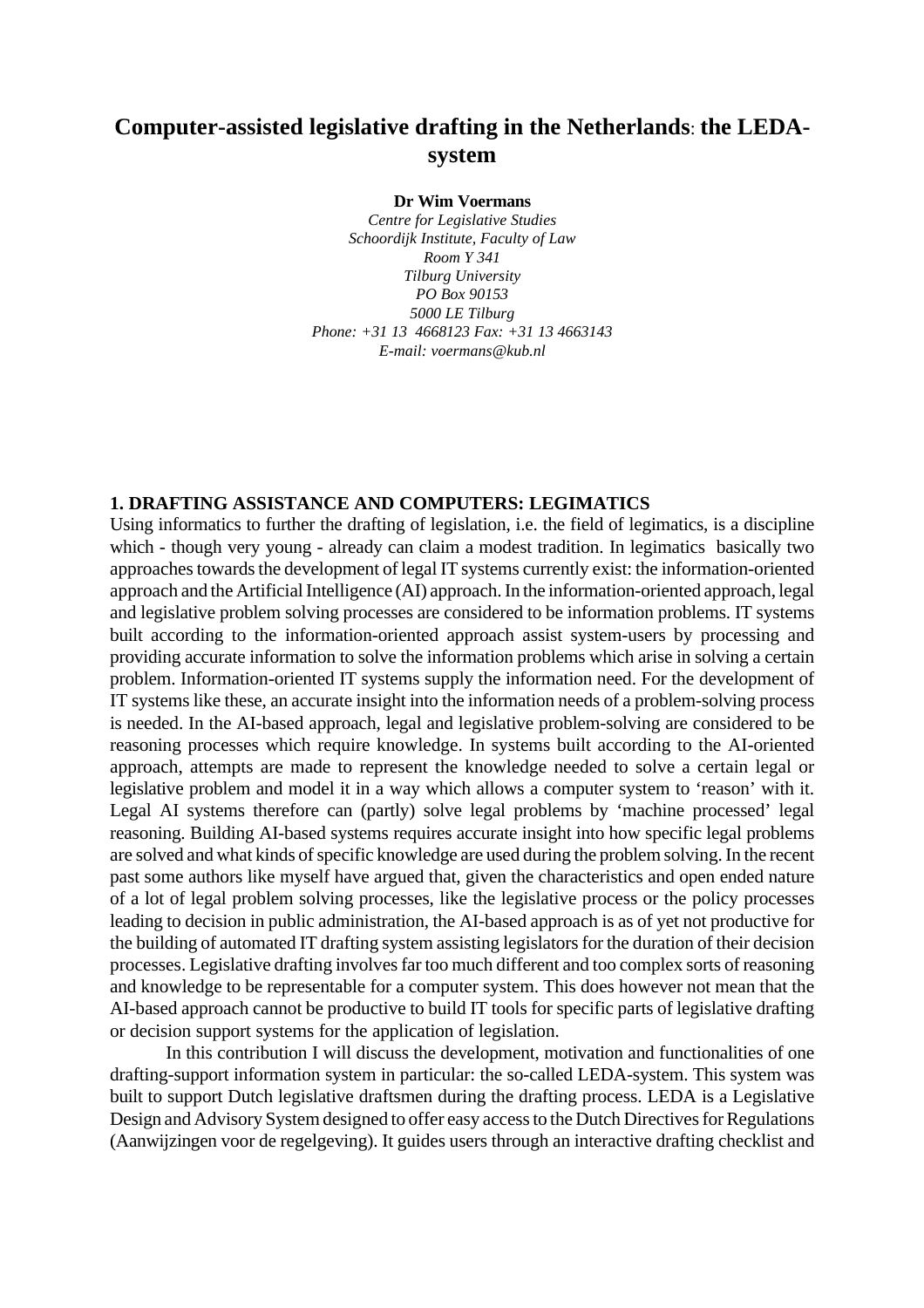it checks legislative drafts to see wether or not important drafting requirements are met.<sup>1</sup> The LEDA-system is currently being used within Dutch ministerial departments. The Belgian federal government is considering a similar system to support legislative drafting, called Solon<sup>2</sup>

# **2. LEGISLATIVE DRAFTING AND LEGAL PROBLEM SOLVING**

The Dutch LEDA- project started out with a theoretical survey of the legislative process in the Netherlands. In order to be able to assess the possibilities of computer supported legislative drafting an in-depth insight in the nature of legislative processes is fundamental. Considered closely legislative drafting appears as a complex and open-ended decision process which differs quite substantially from a lot of strictly 'legal' decision processes. Legislative drafting for instance involves far more sorts of knowledge than mere legal knowledge. Furthermore legislative processes and legislative problem solving are only partly determined by legal rules.

If we examine the legislative decision making process more closely, we see for instance that legislative draftsmen do not merely use legislative methods and legal rules to tackle legislative problems. During this process they constantly make all kinds of legislative decisions. These decisions can never claim to be perfect, of legally valid decisions. Legislative decisions or solutions can only claim to be 'relatively appropriate' solutions<sup>3</sup> in view of all the (factual, societal, political, legal, and socio-economical) circumstances involved. Legislative decision making is therefore not a process of application of fixed legal standards, but an open process in which a legislative draftsman weighs different possible solutions in view of their relative appropriateness). The relatively best solution is the solution which is substantiated with the most convincing arguments. The most convincing arguments will be the arguments which rate very high in the *legislative discourse* in which legislative draftsmen find themselves together with their departmental superiors, politicians, members of parliament, interested parties, lobby groups, etc. Very convincing arguments, or *authoritative arguments*, in this discourse will be the arguments upon which almost everyone agrees. In this sense legal (e.g. constitutional) arguments or generally accepted legislative methods and techniques constitute strong authoritative arguments to back up a solution, while mere personal or political opinions or beliefs have a much lower ranking status. The appropriateness of a draft is largely dependant on the quality and the status of arguments which sustain the solutions held in it. In the legislative decision process legislative draftsmen will always try to find and use the most strong argument possible to substantiate a solution and in choosing between equivalent solutions he or she will choose the solution which is backed up by the most convincing arguments within the legislative discourse. This searching for and weighing of ) especially ) authoritative arguments is a process which can be conceptualized, modelled and formalized.<sup>4</sup> The LEDA system harbours a modelization of this 'argumentative strategy'.

<sup>1</sup> See W. Voermans, *Sturen in de mist ... maar dan met radar; de mogelijkheden van de toegepaste informatica bij het ontwerpen van regelgeving.* PhD-thesis, Tilburg University (W.E.J. Tjeenk Willink, Zwolle 1995), p. 183 ff.

<sup>2</sup> See R. Van Kuyck, S. Debaene en B. Van Buggenhout, B. Solon - A computer aided statutory drafting system for the Flemish government, in *Conference Proceedings of the Fifth International Conference on The Law in the Information Society* (Istituto per la documentazione giuridica del CNR, Florence 1998 CD-Rom).

<sup>3</sup> R. Hotz, Strukturierung des Vorverfahrens der Gesetzgebung - Erste Schritte zu einem allfälligen Einsatz von Computern bei der Schweizerischen Gesetzgebung, in Theo Öhlinger (Hrsg.), *Gesetzgebung und Computer*, (München 1984), p. 164 ff.

<sup>4</sup> See S. Toulmin, *The Uses of Argument* (Cambridge University Press, Cambridge 1958) and the application of Toulmin's argumentation theory in a general architecture for knowledge-based IT-systems L.J. Matthijssen, *Interfacing between Lawyers and Computers*, PhD-thesis, Tilburg University (Kluwer Law International, The Hague 1999), p. 77 ff.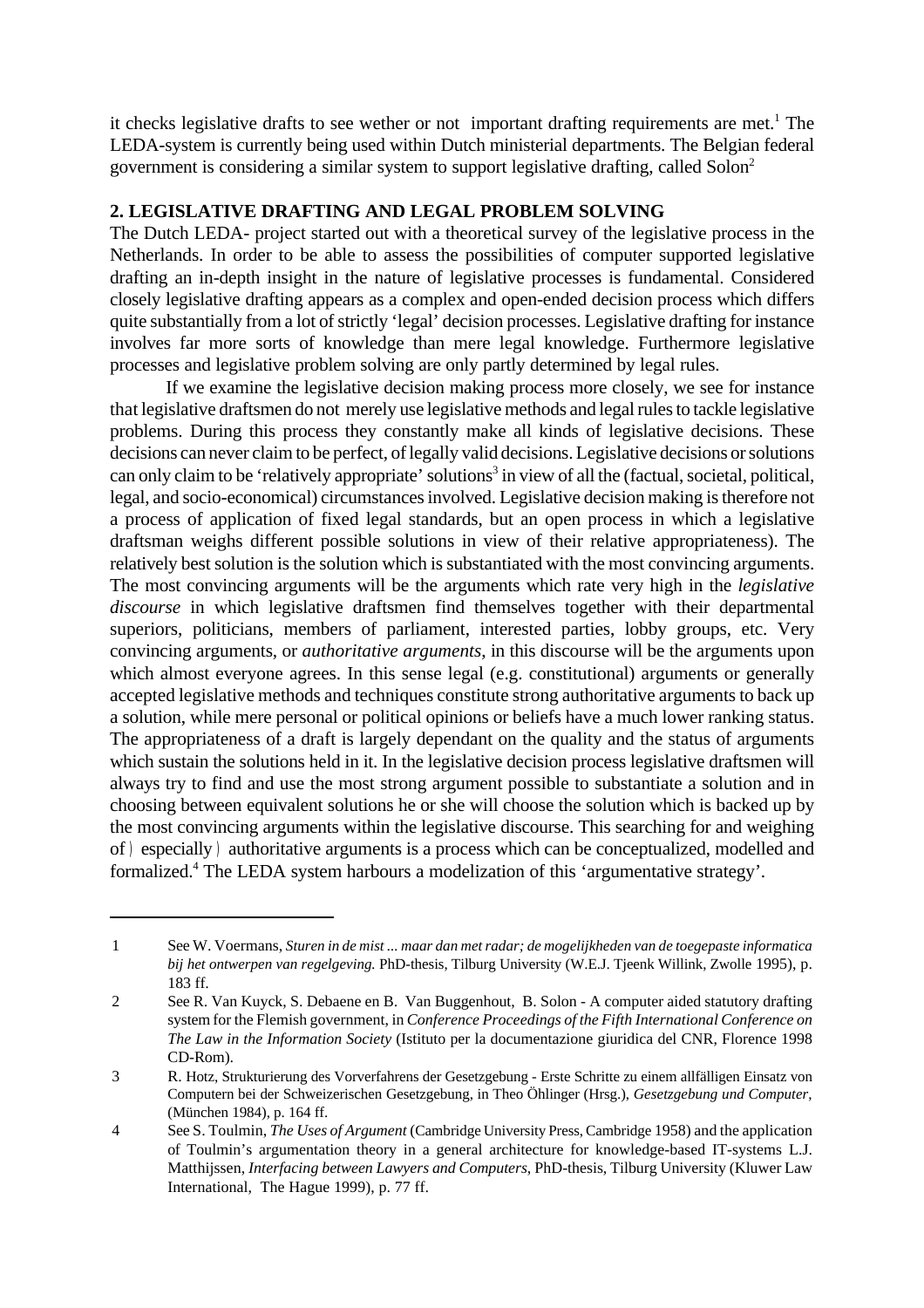# **3. LEGISLATIVE QUALITY STANDARDS AS A MOTIVATION FOR THE DEVELOPMENT OF LEDA**

### *3.1 Legislative quality standards*

Legislative drafting is - as I pointed out in the former paragraph - not primarily aimed at achieving legal validity but rather on reaching the highest possible quality standard of legislative decisions. Legislative quality, in its turn, is largely dependant on the span of the considerations underlying the decisions in a bill. But, what do we mean when we want to discuss legislative quality? There is no general definition, but legislative quality will always concern questions related to the way in which legislation meets general accepted legislative quality standards. These standards are not universal. They vary in nature and content according to the legal system they belong to. They may involve constitutional, legal, political, societal and administrative standards, alike. The Dutch Directives for Regulations are an example of a heterogenous collection of legislative quality standards.

During the1980s the Dutch government became increasingly concerned with the quality of legislation due to serious problems regarding the quality and effectiveness of legislation. To improve the overall legislative quality, different policies were pursued and enacted.<sup>5</sup> One of the main results of these governmental efforts and policies was the adoption of a general legislative policy, which consists of a set of measures aimed at the lasting improvement of legislative quality by setting quality criteria. A substantial part of these measures concerns the fundamental drafting stage.

### *3.2 The Directives for Regulations*

In The Netherlands, the increasing complexity of this assignment has resulted in a crisis in the legislative quality of bills in the latter part of the 1980s. As a reaction, legislative quality policies were adopted and laid down in the Directives for Regulations.<sup>6</sup> These Dutch Directives are quite elaborate. They are a comprehensive legislative-technique handbook, but also contain substantial legal and policy-related legislative issues. As a result the Directives are a voluminous set of drafting guidelines, accompanied by a lot of secondary information (examples, explanations, illustrations, model clauses, *etc.*) which are to be observed by all government officials and public servants when drafting bills. Deviation from the Directives is allowed only if application of the Directives would lead to 'unacceptable results' (Directive no. 5). The Directives constitute a voluminous 'Draftsman's handbook' dealing with every important activity within the drafting process. They concern methodological and substantive legislative issues e.g. how to prepare a draft, how to adopt elements of public policy into proposed legislation, how to implement European legislation, what kind of legislative instruments to use, how to delegate legislative powers, how to attribute administrative authority, what kind of quality considerations are to be made, etc., etc. Directive 7 offers a good example of these 'methodological' Directives. It states:

#### **Directive 7**

Before deciding to introduce a regulation, the following steps shall be taken:

- a. knowledge of the relevant facts and circumstances shall be acquired;
- b. the objectives being aimed at shall be defined in the most specific, accurate terms possible;
- c. it shall be investigated whether the objectives selected can be achieved using the capacity for

<sup>5</sup> *Legislation in perspective*; a policy plan for the further development of the general legislative policy, aimed at improving the constitutional and administrative quality of government policy, policy memorandum by the Dutch Ministry of Justice (The Hague 1999).

<sup>6</sup> *Aanwijzingen voor de regelgeving* (Directives for regulations), regulations for legislative drafting issued by the prime-minister november 26, 1992, *Stcrt*. 1992, 230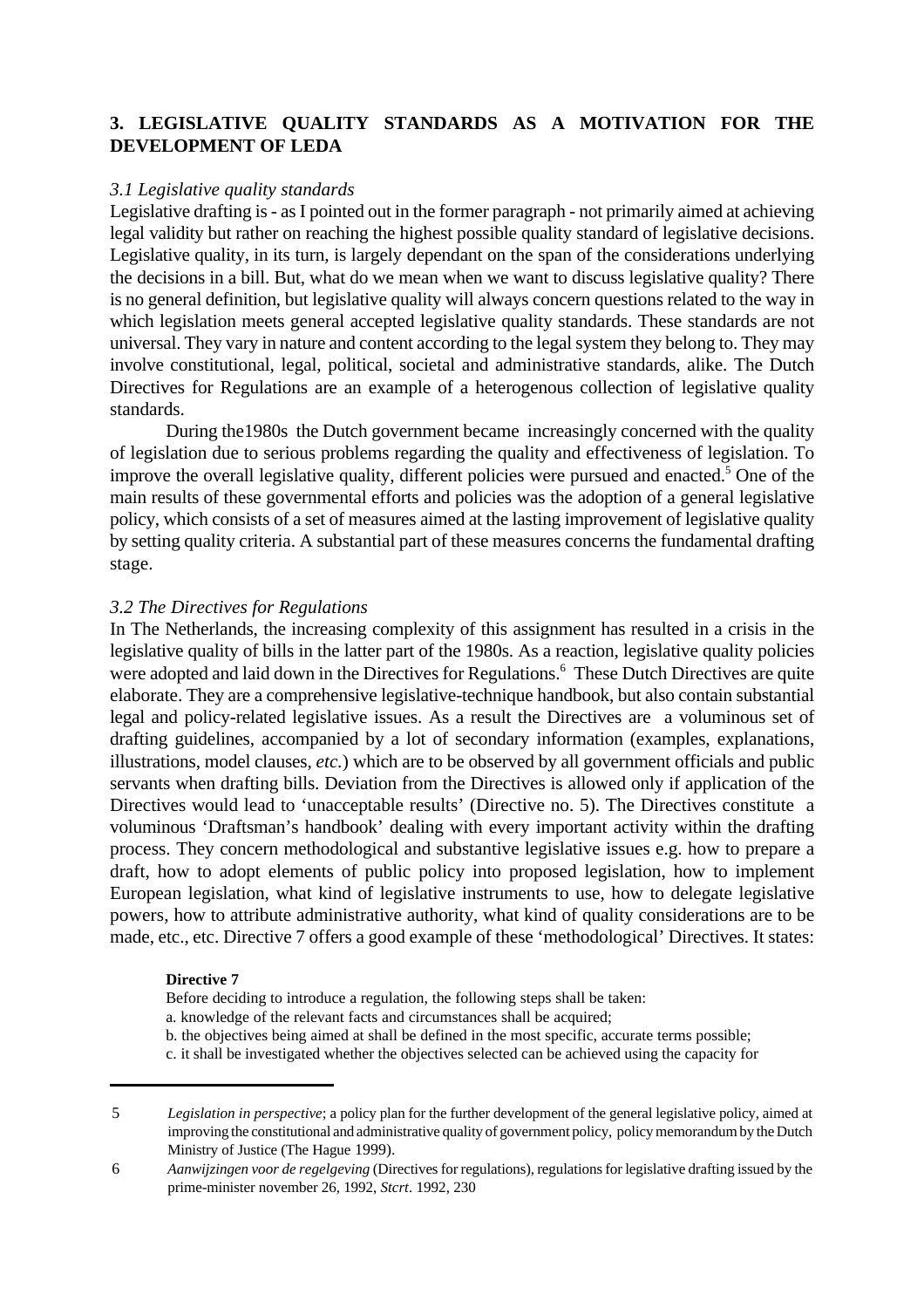self-regulation in the sector or sectors concerned or whether government intervention is required; d. if government intervention is necessary, it shall be investigated whether the objectives in view could be achieved by amending or making better use of existing instruments, or, if this proves to be impossible, what other options are available.

e. the various options shall be compared and considered with care.

Other Directives concern the more technical aspects of drafting, like the structural design of a draft (arrangement of the elements in the draft). See for instance Direction 97 which states:

#### **Directive 97**

1. If this is important for the accessibility of regulation, this is systematically divided into sections numbered with Arabic numerals.

2. With a division into one level, the sections *"part" or "paragraph"* are stated.

3. With a division into two levels, the sections of the first level *"part"* and the sections of the second level are called "*paragraph*"

4. With a division into more than two levels, the sections are called *"section", "part", "Title", "chapter" and "paragraph"* in order of size in the understanding that in any case the indications *"part"* and *"paragraph*" will be used.

Another group of Directives is even more strictly legislative technique oriented Directives concerning the phrasing and terminology of a draft (including the use of model clauses, model presentation-letters etc.). Directive 133 gives an example:

#### **Directive 133**

For the regulation of the Instruction of supervisors the following models are used: a. Instruction of supervisors by law:

*(Indication of civil servants or other individuals) are charged with supervision of compliance with ..... (indication of prescriptions involved).*

*b. Instruction of supervisors pursuant to the law:*

*1. (Indication of civil servants or other individuals) are charged with supervision of compliance with (indication of prescriptions involved).*

*2. A decision as referred to in the first paragraph is published in the Netherlands Government Gazette.*

Finally there is a group of Directives that concern all kinds of drafting-related (legislative) procedures. In this section a lot of model letters and style-requirements are incorporated. An example of this last group of Directives is offered by Directive 209.

#### **Directive 209**

1. A memorandum prompted by the report to the Lower House and a memorandum of reply and a memorandum prompted by the final report of the Upper House is preferably only signed by the minister with primary responsibility.

2. The co-involvement of one or more other ministers is in this case expressed in the memorandum.

#### *3.3 Handling the Directives*

The Dutch Directives are voluminous. There are 391 Directives, but their total number has increased due to different amendments that have taken the form of sublettered 'a-z' Directives. The total number of the Directives exceeds 410 on this moment. On top of that nearly every Directive has a separate explanatory memorandum at the bottom of the Directive which contains an explanation, and - in a lot of cases - some illustrations. The bare text of the Directives covers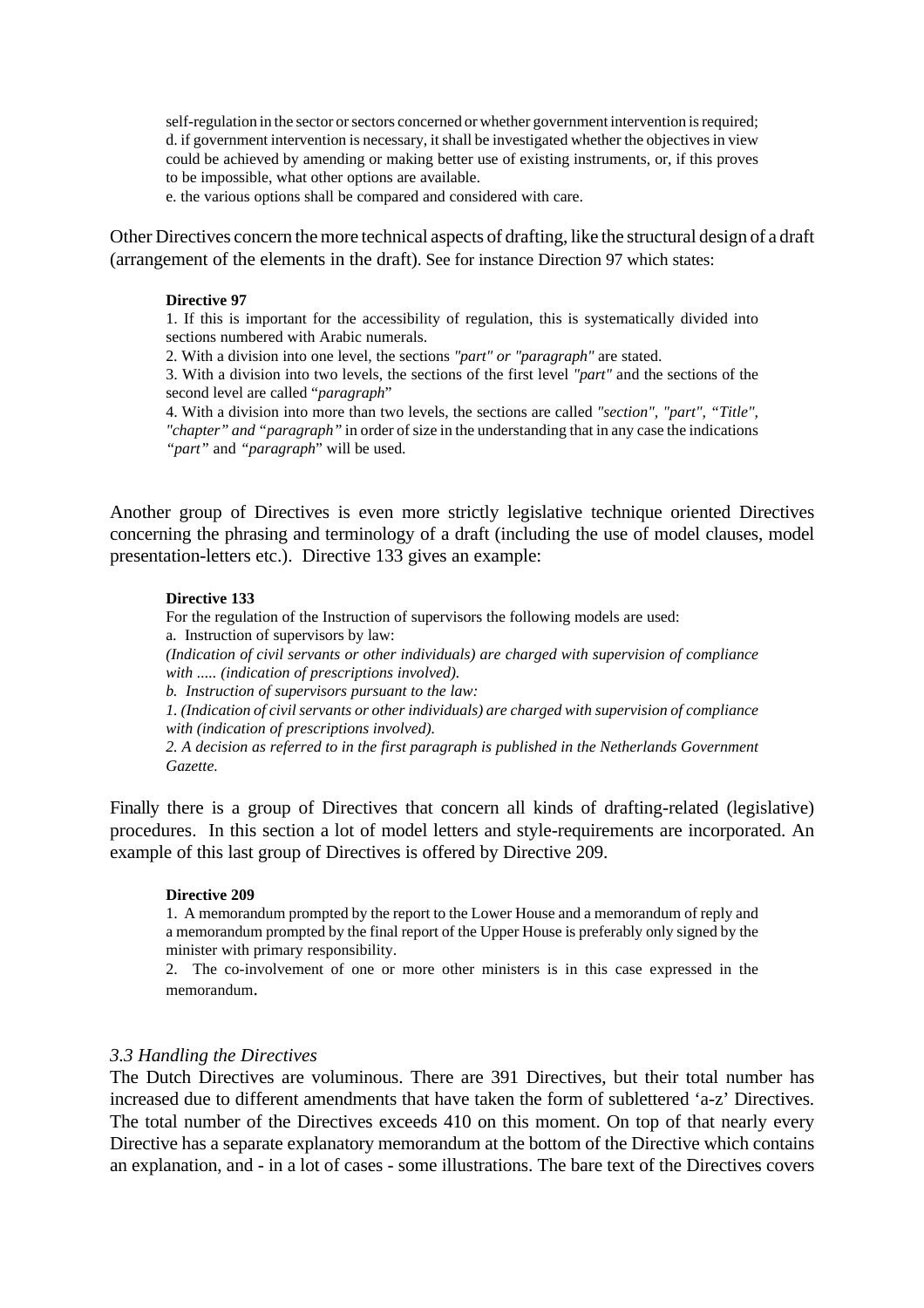more than 200 pages. The sheer size of the Directives limits the accessibility and constitutes a serious inhibition for the users. This circumstance makes it quite difficult for legislators (even experienced ones) to find their way through the new Directives during the drafting stage. An information system, it was felt, could be the way out of these problems. This meant the start of the LEDA-project.

#### *3.4 The goals of the LEDA-project*

The main goal in the LEDA-project was to make the information of the Directives themselves accessible in concordance with the information-need during the different stages of the drafting process. A secondary goal was to make the information, referred to in the Directives (secondary information), available to the users. Many Directives, as it happens, do not prescribe what the solution should be in a certain factual situation - as is often the case with ordinary legal rules - but rather prescribe which activity should be undertaken at a certain moment, and what kind of information is needed to be able to perform the prescribed activity. The third goal of the LEDAproject was to offer knowledge-based drafting-support on the basis of the legislative knowledge within the Directives, pursuant to the knowledge-based access of the information from the Directives.

To be able to do this an analysis of the drafting process itself was made, and an analysis of how the different Directives should be used during the different drafting stages (a so-called activity and information analysis). The model of the drafting process as the result was subsequently represented to the system. The modelization of the drafting process constitutes the back bone of the LEDA-system. All functionalities and attributes of the system are connected to it.

### **4. THE LEDA-SYSTEM: HOW DOES IT WORK?**

#### *4.1 The LEDA-system's functionalities: general features*

The LEDA system offers three major functionalities: methodological support, document-drafting and document-assembly support, and knowledge-based information retrieval. The combined functionalities make LEDA an integrated authoring system, *i.e.* an IT system which assists users in solving legislative problems on the basis of legislative information and, moreover, the system supports its users in authoring a legislative document which meets with the requirements of the Directives. Technically, the LEDA system is a hypertext network which allows for different kinds of navigation and working patterns within the system.

The support offered by the LEDA-system is, though practical, very modest in nature. LEDA assists in the prestructuring of a draft by offering a drafting method to the user which consists of a set of drafting levels. These drafting levels - which act as transgressable layers in an edit-field - contain important information - mostly derived from the Directives for Regulations about legislative quality requirements to be considered within a particular drafting level. The information levels correspond with different possible substantial and structural elements within a draft. For instance LEDA harbors levels like 'definitional clause', 'attribution of administrative authority', 'Prohibition-permit systems', 'supervision (model) clauses', 'sanction systems', 'transitory regime', etc. etc. LEDA in its present form consists of 54 of these levels for the drafting module alone. Users do not need to use all of these levels: they are invited to make choices which alter the number and order of the LEDA-information levels. By tailoring the information environment LEDA tries to address the particular information need within a particular drafting project.

Combined, the drafting levels constitute a semantic network which can be navigated at random. By progressing through the network of levels a LEDA-users is confronted with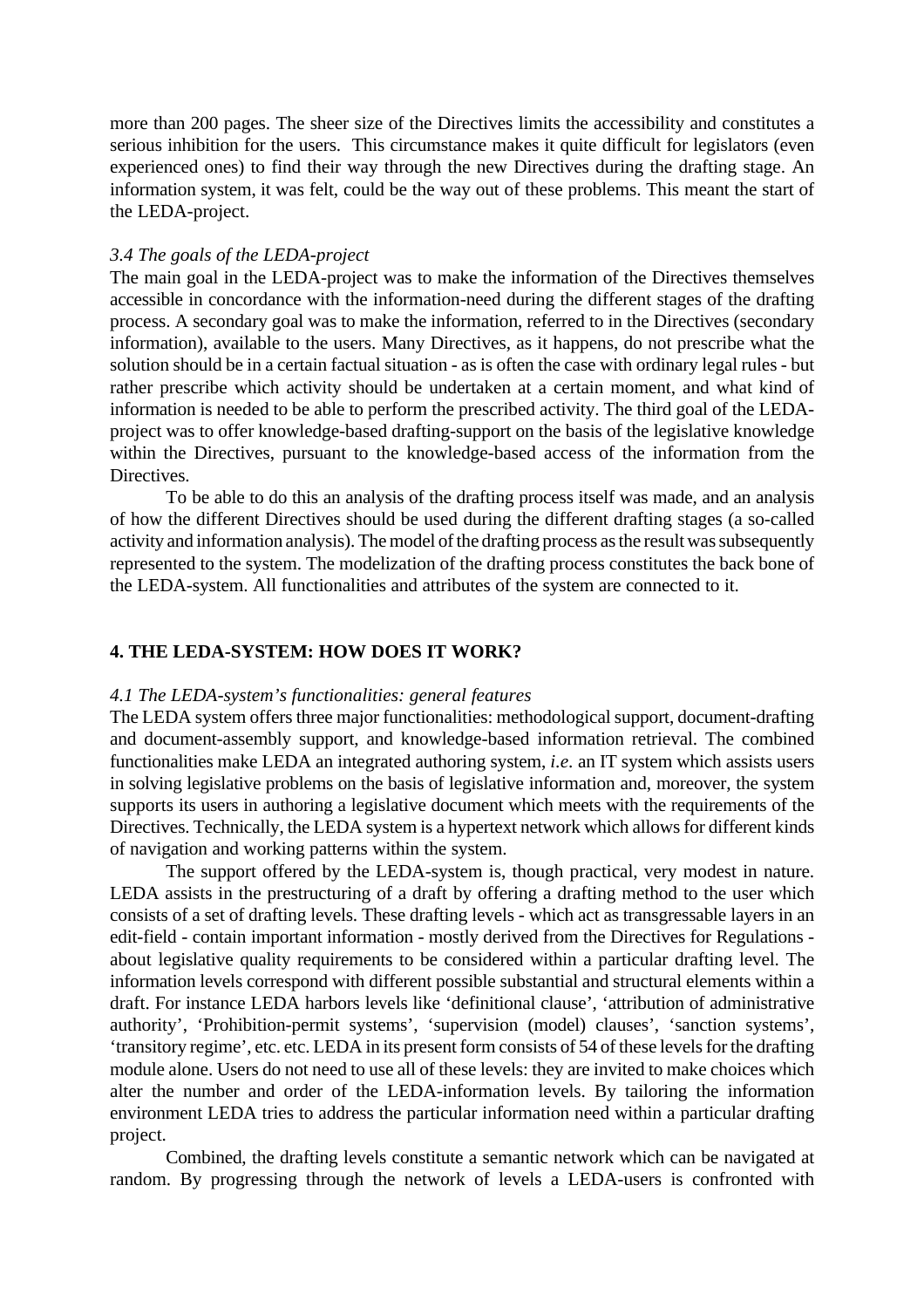documentary information and active checklists, which when used or filled out, procure the main building blocks for a draft. These building blocks can be edited at will while working with LEDA: the system is designed as a plug-in in MSWord 97.

The LEDA system is mainly an informational skeleton, which guides its users through drafting new legislation. The system functions predominantly as an elaborate legislative guide, for it contains a lot of Directives that should be observed during the different stages of the drafting of a bill. In addition LEDA possess a functionality which makes it possible to analyse a draft text dynamically in order to see which Directives are relevant. To be able to do this LEDA is able to recognize drafting-concepts in the draft text (*e.g.*, formulations used to delegate or sub-delegate powers). Once these concepts are recognized by LEDA, the systems connects (by means of hypertext) the analysed text fragment to information leaflets corresponding to the drafting-concept in question.

LEDA's functionalities are integrated throughout the system and organized in two major modular components. LEDA consists of two major modules called the Preparatory (policy) Module (Pmodule) and the Basic Design Screen (BDS)

#### *4.2 The Preparatory Module*

The preparatory module in LEDA offers knowledge-based access to the Directives concerning substantive, methodological and structural design issues, in a way consistent with the chronology of events in the drafting stage. The Preparatory module of LEDA permits the user not only to draft a preparatory document (e.g. a policy memorandum), but also supports the creation of a skeletal form of a draft, which can be used as the basis for the actual structural design and formulation of a draft for which the BDS-module is the dedicated platform. To this end the Preparatory Module guides the user through a hypertext network of semantic hierarchical and referential links. To offer guidance, the hypertext network of the PM is divided into different levels, corresponding with the different methodological steps of the design-step-model derived from the Directives. The levels in their turn serve as a checklist, expressing important points of attention regarding methodological and substantial aspects and the structural design of a draft. Figure 1 shows how the P-module and the BDS-module are interconnected.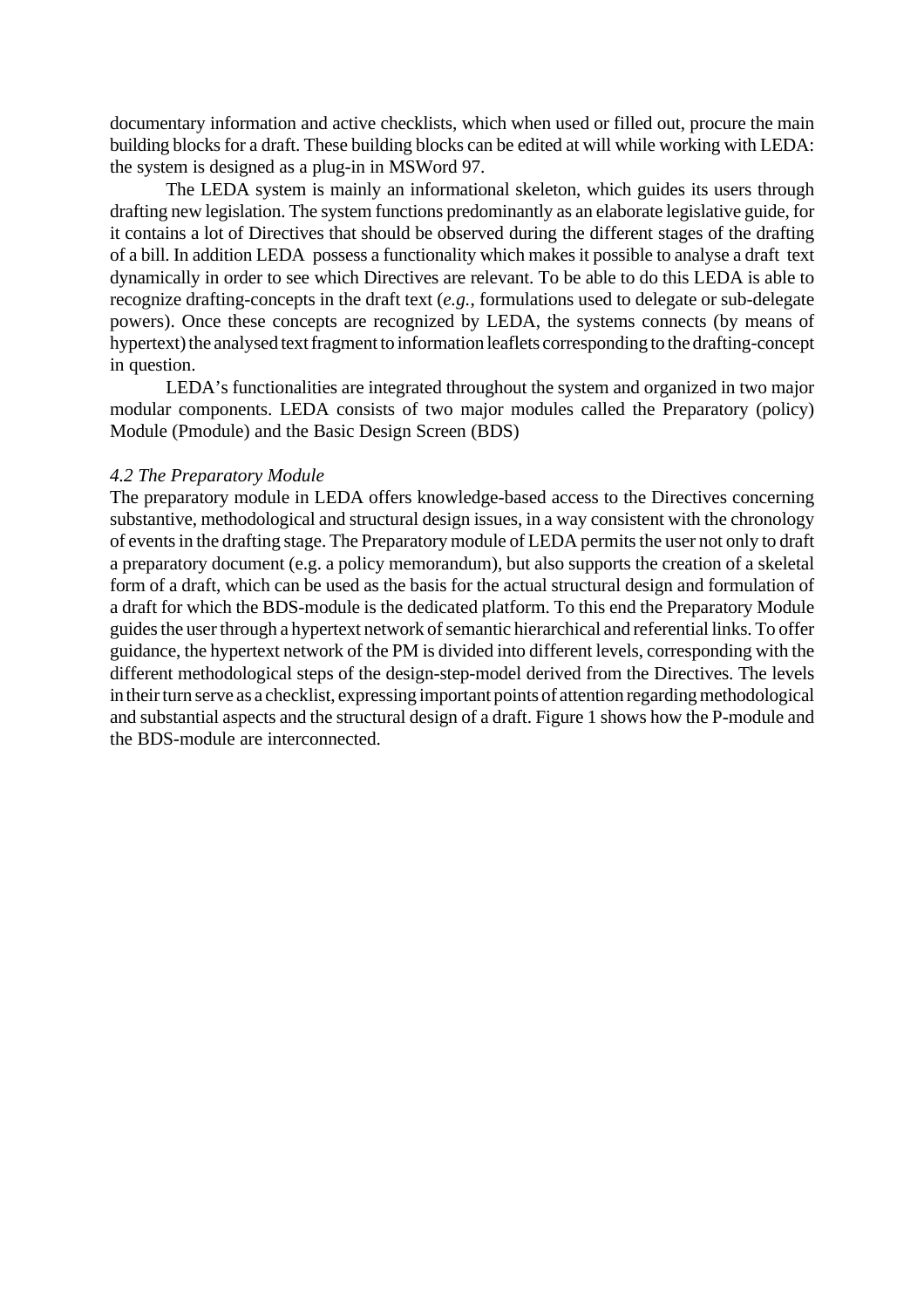

**Figure 1**: Interconnection between Pmodule and BDS

The Preparatory Model consists of various methodological and consecutive levels (dotted lines on the left hand side in figure 1). These methodological levels are referentially linked with level information (box at the upper right hand side). The level information component consists of (access to) the relevant Directives, access to relevant secondary information (as referred to by the relevant Directives), and a graphic template-scheme for user-analysis of certain options. Level information changes according to the level which is active (i.e. the level in which the user is working).

The methodological levels themselves consist of fields containing information (about what is to be done within a certain level) and knowledge-based templates. The level-templatedocuments which mainly serve to insert (or draft) text, also support the identification of important sub-items, and the choice between options. Both on the basis of the choice of the user and automatic analysis of text-input in the template, the system makes inferences regarding the arrangement of levels further down the network's path (e.g. the arrangement of the levels in the Basic Design Screen). From the point of view of the user, the levels form an interactive word-processor which provides methodological guidance and provides relevant (semantically interlinked) information, in the form of authoritative arguments.

The user may progress randomly through the level-structured hypertext network. This fundamental openness of the system is necessary as the user-legislator is always free ) when drafting a legislative text without the use of the system ) to deviate from the Directives themselves whenever there is a good reason.<sup>7</sup> To accommodate reluctant users, there is even a possibility of to shut down the levels altogether. What remains is a word-processor linked to

<sup>7</sup> See directive 5 of the *Directives for regulations*.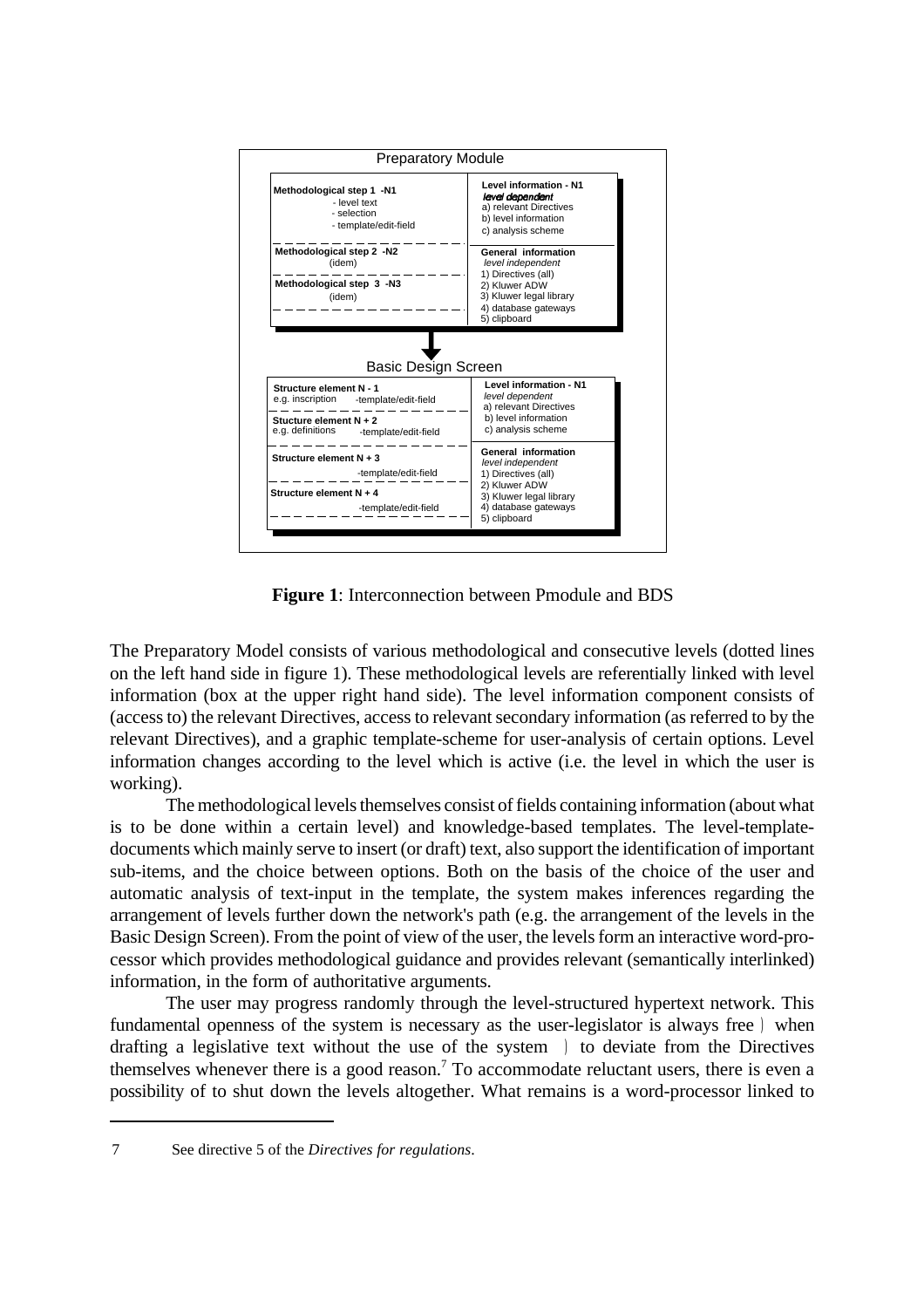information in a single default-information level explaining the methodological approach of the Directives, and providing (links to) the relevant Directives and secondary information. To prevent getting lost in the hypertext network, user-guidance is provided by the levels themselves, together with easy backtracking procedures and a step tracer, which consist of a major and minor active compass which visibly records the path hitherto followed in the network. On top of this the Pmodule is provided with a General Information-component to offer non-hypertextual access to various internal or external databases. Users can retrieve text from these databases while working in the different levels. The text in the internal databases, however, is hypertextually linked.

# *4.3 The Basic Design Screen*

The Basic Design Screen Module (BDS) is developed and structured in a way very similar to the Preparatory Module. Like the Pmodule it consists of a level structure, linked with level information. The levels (see the dotted line in the BDS-module of figure 1) contain templates mainly consisting of free-text fields, which allow system supported insertions (e.g. of model clauses or examples). The templates within the levels of the BDS however do not express points of attention with regard to the preparation and structural design, but important phrasing, terminology and terminology-related (substantive) issues regarding the structural elements of a draft. The arrangement of the levels in the BDS is both based on knowledge (gained from the Directives) and knowledge-based inferences made by the Pmodule. The BDS itself can be regarded as one large knowledge-based template which is shaped and directed by the Pmodule. The BDS represents the preferred structure of a draft, modelled to the needs of the user.



**Figure 2**: The BDS-module at work in its MS-Word environment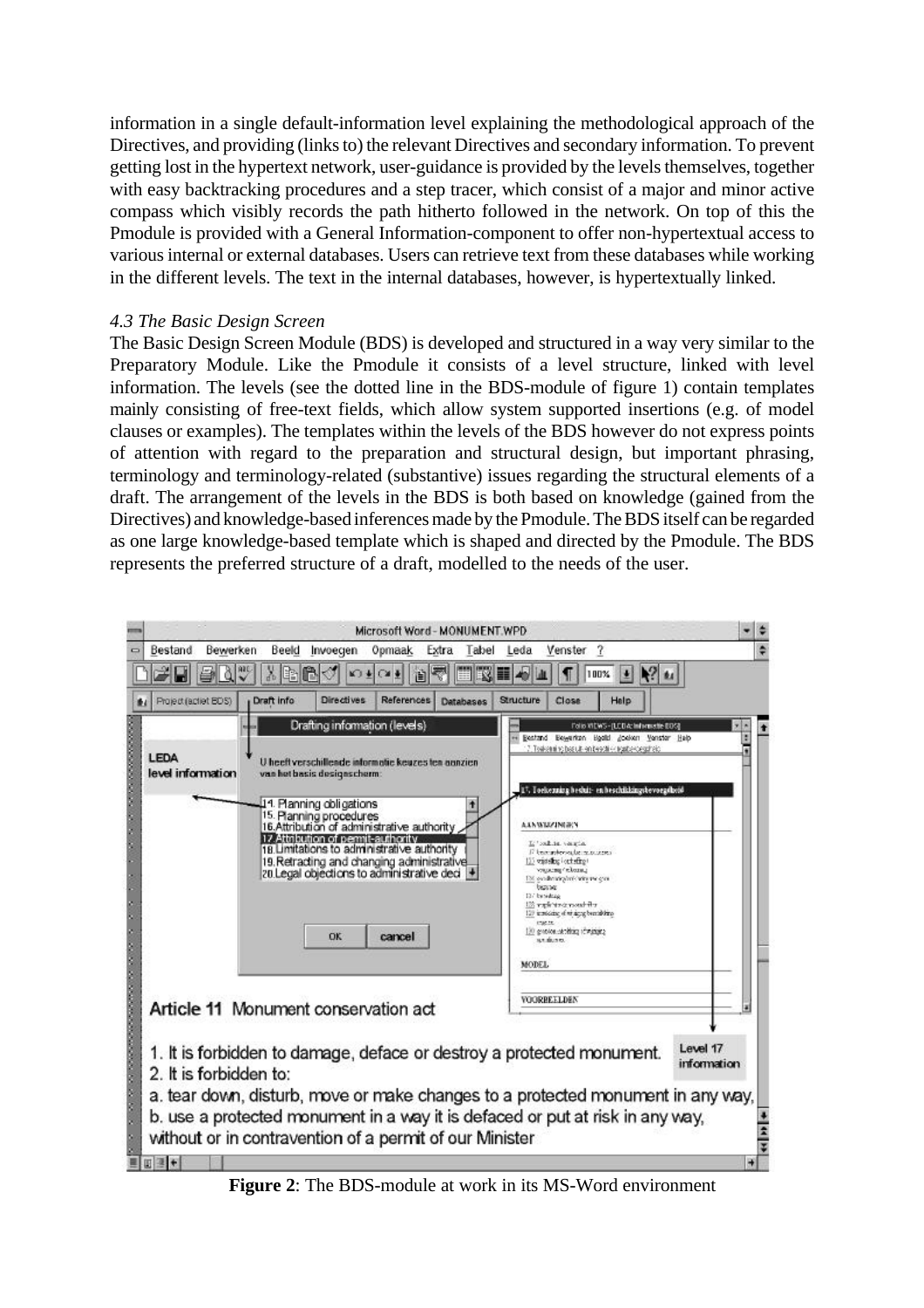Like the Pmodule the BDS has a very open structure: the user may progress randomly, do away with the levels altogether and receive default-information, and delete or add certain levels. The user-guidance function is similar to the one in the Pmodule. The BDS has, however, one distinctly different feature compared to the Pmodule. It possesses a conceptual dependency parser.

## *4.4 The CD parser*

When a user has finished the drafting of a text (within a certain level of the BDS), he may be interested to know whether he has overlooked a relevant Directive. In other words did he/she overlook a high an authoritative or high ranking argument? To accommodate this interest LEDA possesses a conceptual dependency parser (CDP). This CDP automatically analyzes (parses) the user-inserted text in a BDS level and dynamically creates links to a particular concept in the database or a the text of a Directive if the text-analysis indicates the relevance. To be able to do this the CDP not only detects key-words and key-word-combinations and matches them with patterns in the database (string matching), but also analyzes concepts in text sentences (by using the linguistic conceptual dependency method and matches them with concepts in the database (so called: automated conceptual information retrieval). The CD-parsers functions as a sophisticated legislative spell-check. However, instead of finding miss-spelled words, marking them and offering alternative, correctly spelled words, the CD-parser of LEDA only marks points of attention in a draft bill and offers Directives and other information that can be of use to the user. This form of conceptual dependency parsing combined with automated conceptual information retrieval is very powerful because both the concepts in the level-related text and the concepts in the database can be quite accurately defined. In combination these functionalities offer a dedicated and semi-intelligent legislative proof-reader.

# **5. CONCLUSION**

The information-oriented approach to the development of practical legimatic systems seems to pay off. LEDA is being used in the actual departmental drafting process in the Netherlands. LEDA recently has been evaluated with good results and a commercial version was made available for all Dutch ministerial departements with legislative drafting responsability this year (2000). The LEDA approach is being adopted in similar projects in Australia (Enact),<sup>8</sup> Italy (Lexedit)<sup>9</sup> and Belgium  $(Solon)^{10}$ .

By pre-structuring the draft-process and offering knowledge-based access to relevant (authoritative) information systems like LEDA are first steps on the way to really intelligent drafting support systems that will mimic legislative reasoning in it's full complexity by using AItechniques. AI-based tools will, in the near future, dramatically improve the functionality and the quality of existing legimatic information systems like LEDA. The AI-approach bears a lot of promise when it is combined with the results of the information-oriented approach. Legimatic AItools, suitable for consistency checking and considering the deontological consequences of a draft,

<sup>8</sup> See T. Arnold-Moore, *Information Systems for Legislation*, PhD-thesis, Royal Melbourne Institute of Technology (Melbourne 1998).

<sup>9</sup> See Carlo Biagioli, Pietro Mercatali, Giovanni Sartor, Legimatica: dal drafting al processo di produzione legislativa, in: Carlo Biagioli, Pietro Mercatali, Giovanni Sartor (eds.), *Legimatica: informatica per legiferare* (Napels 1995).

<sup>10</sup> See R. Van Kuyck, S. Debaene en B. Van Buggenhout, B. Solon - A computer aided statutory drafting system for the Flemish government, *Conference Proceedings of the Fifth International Conference on The Law in the Information Society* (Istituto per la documentazione giuridica del CNR, Florence 1998 CDROM)